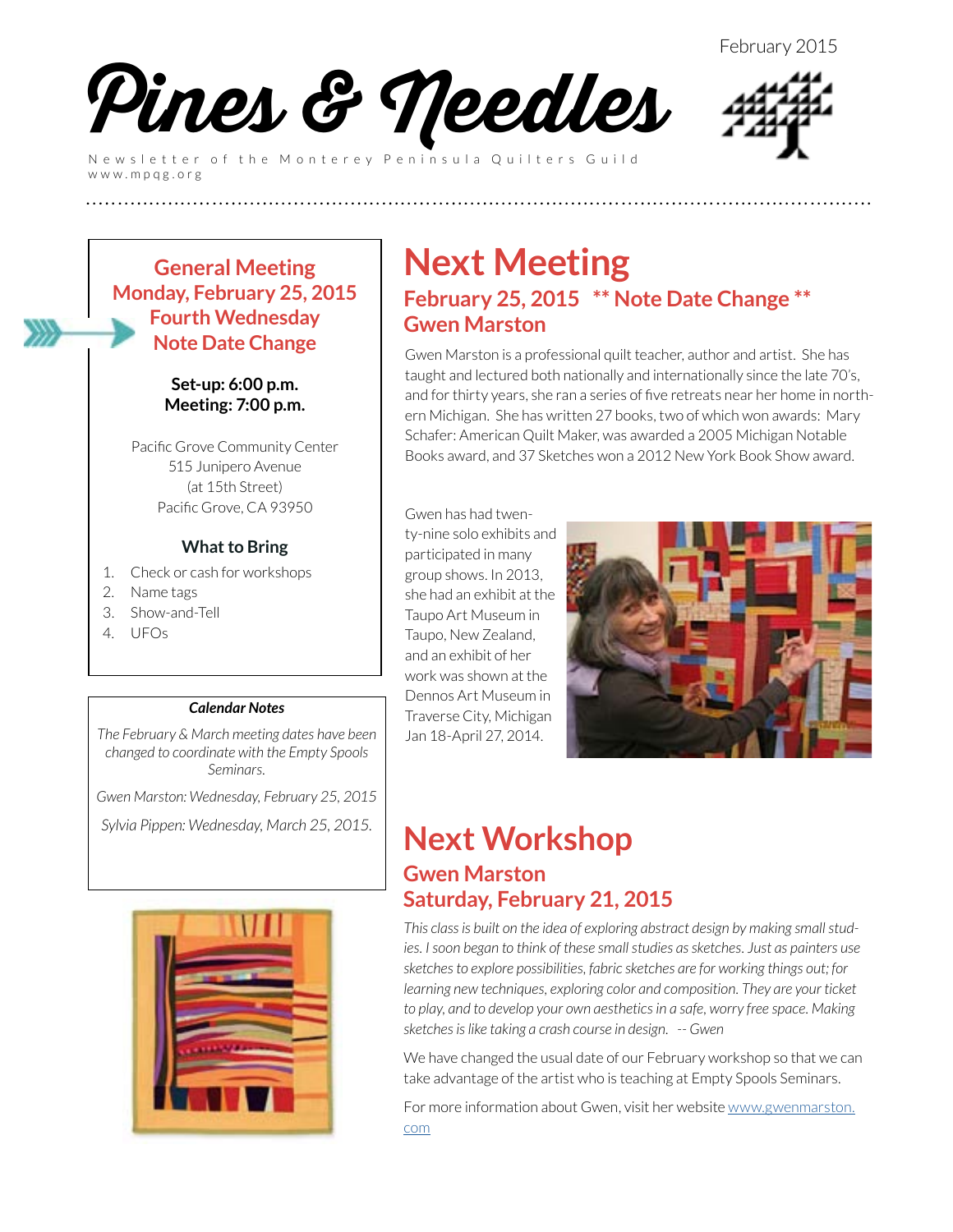### Being Creative

### **President's Message**

By Claudia Sammis [especials@sbcglobal.net](mailto:especials%40sbcglobal.net?subject=MPQG), 831-333-9133

As I write this, January is nearly behind us. We've begun to tackle our 2015 New Year's resolutions. Now, it's time to slip in one more activity — being creative on a weekly basis. We could call it Playing or Doing rather than Practicing (but practicing it is).

*The creative individual needs to be committed to the process of doing. You will hear me repeat over and over that inspiration happens by doing not by wishing something to be done. You don't have to have inspiration to get started. Once you are in the process of doing, something will click. Something unexpected will happen. A new idea or discovery takes place.*

*Ricky Tims, January 2015*

There are numerous studies that have looked at the process of creativity. An interesting report that was published last year cited the importance of doing, doing, doing. Half of the group was told to make only one art piece which would then be their submission. The other half of the group was told to make as many pieces as they wished and then select one for submission. The results were that the second group submitted the most creative works.

Best of all, there are health benefits to creativity. The Creativity and Aging Study conducted by George Washington University and funded by the National Endowment for the Arts found that those involved in the weekly participatory art programs enjoyed better health, fewer doctor visits, and less medication usage. They also had more positive responses on the mental health measures, and more involvement in overall actives than the control group. The participants were between 65 and 103 — hmmmm … there are a few of us who fit into that age group.

In the paragraph above, for the phrase "weekly participatory art programs" substitute the words, MPQG meetings, workshops, classes, quilt camps, and small quilt groups. It seems to me that there is an easy correlation to be made.

The best advice I ever received on creativity was to "just start." For example, don't try to write the perfect title, or the perfect introductory line. Start somewhere in the middle and the rest will come. So JUST START. On my calendar, I've set Tuesday mornings from 9 to noon for playing. How about you?



We would like to welcome two new members to the Monterey Peninsula Quilters' Guild

> Carmay Knowles Phyllis Martin

We will look forward to seeing you both at the February meeting.

For any membership help or information, contact our Membership Chair, Noreen Nance [nor9215een@gmail.com](mailto:nor9215een%40gmail.com?subject=MPQG%20Membership) 831-915-3441

### **Denise Oyama Miller at Empty Spools**

As you will recall, one of our favorite MPQG guest speakers was Denise Oyama Miller. Her weekend workshop was a huge success because we all showed our finished piece at the Monday guild meeting. If you missed Denise, she will be nearby at Empty Spools in Asilomar with her teaching pal, Nancy Ryan.

In this class, Original Impressionistic Landscape Wall Quilts, students will create two original landscape wall quilts – one small and one large. Shapes and images in this impressionistic style are created using a technique of cutting and slicing fabric to create a pallet. Layering colorful bits of fabric on batting, adding a covering of tulle and then machine quilting the entire piece gives an impressionistic look, interest and depth. It is a technique that every skill level can accomplish and be successful.

Go to [emptyspoolsseminars.com.](http://emptyspoolsseminars.com) To learn more about the artists, go to [www.deniseoyamamiller.com](http://www.deniseoyamamiller.com) and [www.nancyryanquilts.](http://www.nancyryanquilts.com) [com](http://www.nancyryanquilts.com). Level: All. [Supply List](http://emptyspoolsseminars.com/2015/02MillerRyan.pdf).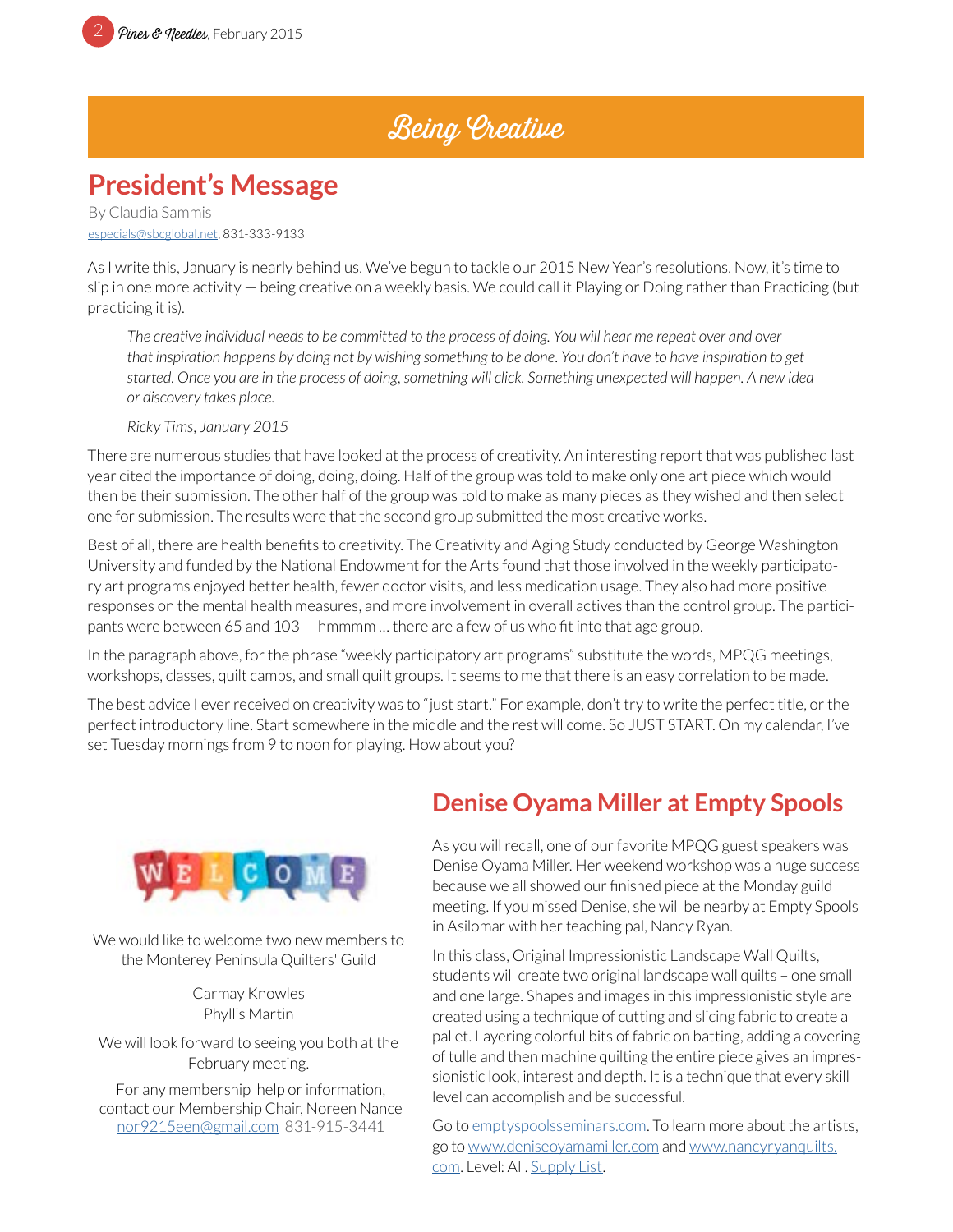# **Opportunity Knocks**

By Sally Miller, [dsmiller13673@yahoo.com](mailto:dsmiller13673%40yahoo.com?subject=MPQG%20Opportunity%20Quilt)

Be a part of the 2016 Opportunity Quilt. Barbara Barrieau selected an easy "spook-tacular" design especially appealing to the hand embroiderer. Volunteers need to pick up a preassembled kit at the Wednesday, February 25th guild meeting. The completed work MUST be returned the very next month at the Wednesday March 25th meeting. Your role will be to blanket stitch around fused appliqué shapes. The orange, black and purple opportunity quilt celebrates the fast growing holiday of Halloween. Special thanks go to Barbara for leading us again in the creation of our 2016 Opportunity Quilt.

### **Get Ready for the Quilt Show**

By The Judging and Awards committee

Everyone wants to see your new quilts so get them ready to show. Take a photo of your quilt and print it on 4X6 glossy photo paper.

The entry & judging forms are included in this newsletter or they can be downloaded from the website at [http://](http://www.mpqg.org/news/2014/11/03/now-available-quilt-show-entry-forms/) [www.mpqg.org/news/2014/11/03/now-available-quilt](http://www.mpqg.org/news/2014/11/03/now-available-quilt-show-entry-forms/)[show-entry-forms/](http://www.mpqg.org/news/2014/11/03/now-available-quilt-show-entry-forms/)

Be sure to write the deadline on your calendar in plenty of time to mail, as they must be received NO LATER THAN Monday, February 2. If you like to be an early bird, of course you may mail them to Colleen Johnson from now until then. Now get busy and finish those quilts.

### **Quilt Show Chair Positions Filled**

By Rita Jacques, Quilt Show Chair

[Stan2Rita@sbcglobal.net](mailto:Stan2Rita%40sbcglobal.net?subject=MPQG%20Quilt%20Show), 360-561-6296

#### *Admissions, Signage, Transportation*

Good News! We have filled all Committee Chair positions for our upcoming Quilt Show. Please welcome the following members who have agreed to take on these jobs: Phyllis Martin - Admissions; Donna Foote - Signs; and Kathrin Brown - Transportation. If you have any words of wisdom for these new chairs, please share.

### **PVQA Quilt Show Feb. 21 & 22**

#### *37th Annual Quilt Show - The Way We Were*

February 21-22, Saturday 10am to 5pm, Sunday 10am to 4pm Santa Cruz County Fairground, 2601 East Lake Avenue,Watsonville, CA 95076.

#### *Exhibiting 300 quilts, dolls and wearables ~ Special exhibits*

Other attractions include: • Featured Speaker: Mike McNamara • Fashion Show - Saturday • Live Auction - Sunday 12:30 • Bed Turning • Merchant Mall • Flea Market • Certified Quilt Appraiser

Advance purchase tickets are available for \$8.00 at Back Porch Fabrics in Pacific Grove.

For more information, go to [www.pvqa.org](http://www.pvqa.org) and click on the Quilt Show tab.

*Right: Opportunity Quilt Midnight Surround, 83" x 107"*

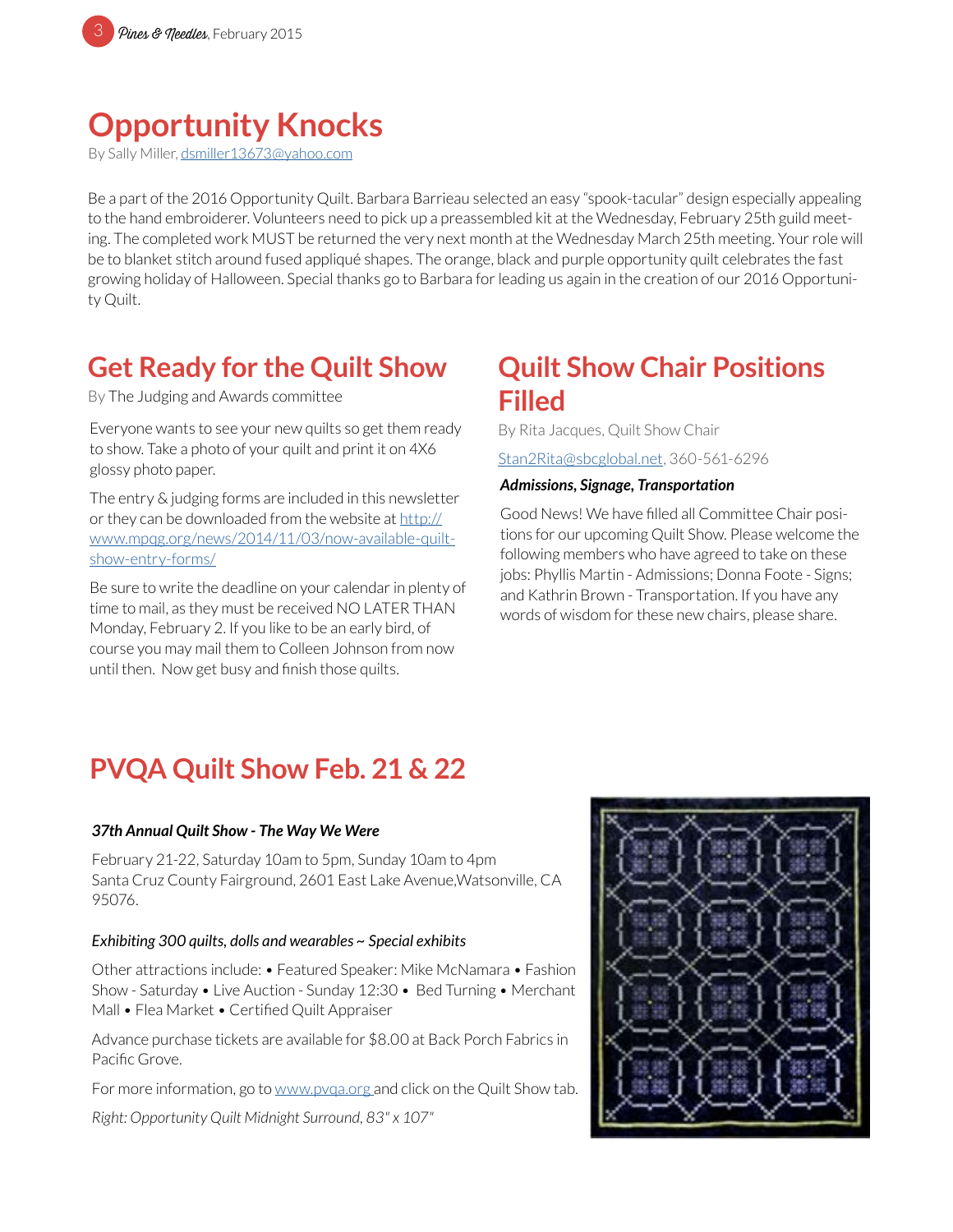

## **Grants for 2015**

By Judi Brown, 1st Vice President, [jdb515@sbcglobal.net](mailto:jdb515%40sbcglobal.net?subject=MPQG%20Grants%20for%202015), 831-626-9337

The checks have been sent and the announcement of the grant recipients was shared at the January meeting of the guild. For those who missed the report, here are the results:

| Monterey Bay Charter School | \$300   |
|-----------------------------|---------|
| Spring $4H$                 | 150     |
| San Carlos School           | 200     |
| The Village Project         | 250     |
| Family to Family            | 150     |
| Ariel Theatricals           | 300     |
| Fashion Program at MPC      | 350     |
| Total                       | \$1.700 |

Thanks to everyone who participated in our Holiday Raffle Basket Event, for those donating baskets and all those joining in on the raffle. We brought in \$1673. It was rounded up to \$1700 so that we could give all of the amounts requested.

Many of our guild members really worked diligently to promote the grant program this year and we were thrilled to have grants for seven youth programs. It's a wonderful feeling to enrich the lives of our children through the good works of our guild. Thank you everyone who participated in this endeavor.

### **Shows at Back Porch Fabrics**

*Gwen's Minimal Quilts Quilts by Gwen Marston*

By Alexandra Burke, Newsletter Editor, alex@alexandraberg.com, 831-406-0442

Back Porch Fabrics in Pacific Grove is hosting two excellent shows now and in the coming months. See the calendar for times and details.



*Quilting Under the Influence… Quilts by Kathy Del Beccaro & Carolyn Ticknor*

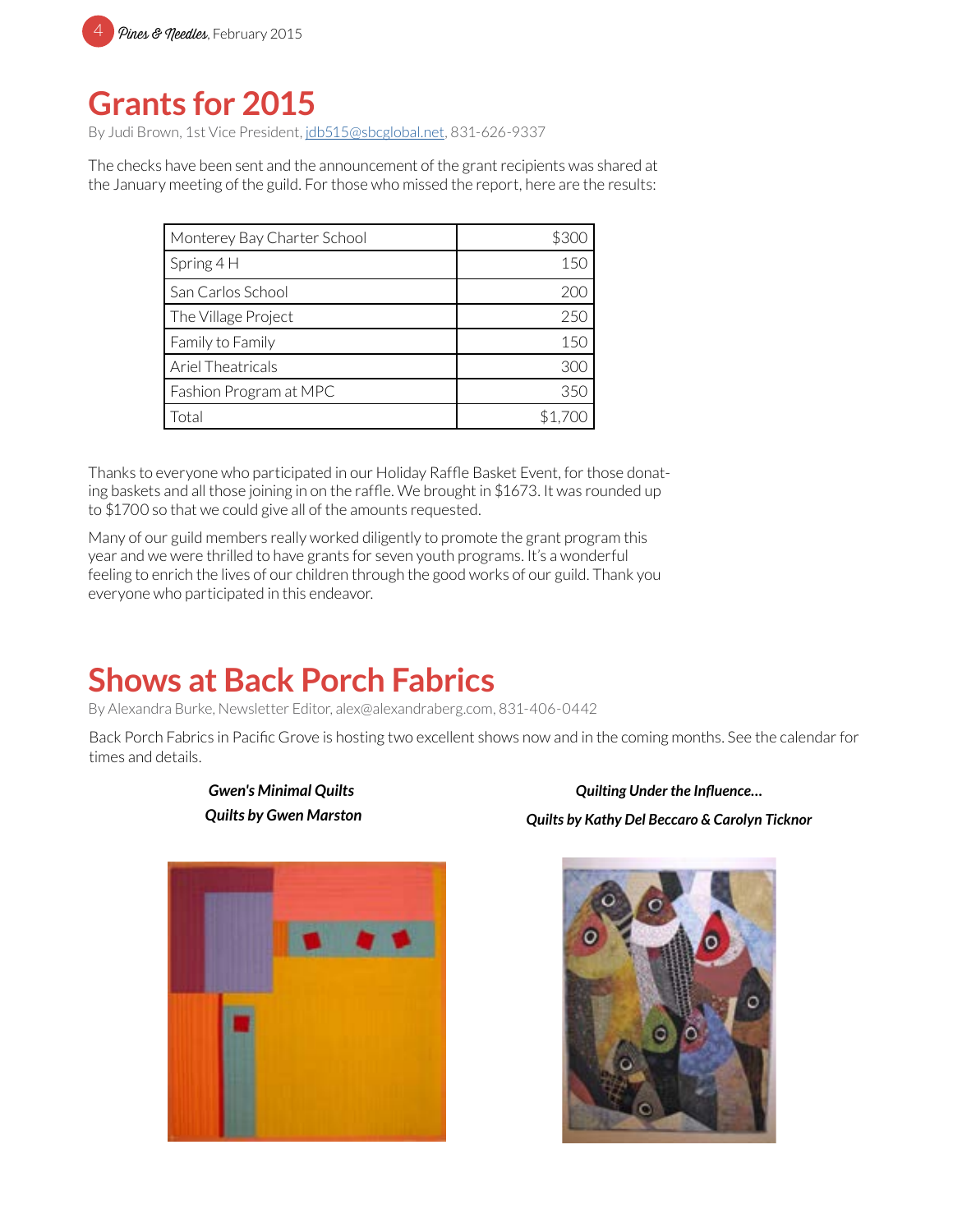# **Calendar, Road Trips, and Local Events**

By Tina Magill, [magill1242@gmail.com](mailto:magill1242%40gmail.com?subject=MPQG%20Calendar)

### **Current Events**

- **• November 15, 2014 March 1, 2015**, 10am 4pm, *Antique Ohio Amish Quilts from the Darwin Bearley Collection*, San Jose Museum of Quilts and Textiles, 520 South First St., San Jose, CA 408-971-0323. [www.](http://www.sjquiltmuseum.org) [sjquiltmuseum.or](http://www.sjquiltmuseum.org)g
- **• November 15, 2014 March 1, 2015**, 10am 4pm, *Two Color Wonders, Hallway,* San Jose Museum of Quilts and Textiles, 520 South First St., San Jose, CA 408-971-0323. [www.sjquiltmuseum.org](http://www.sjquiltmuseum.org)
- **• February 14, March 21 & April 18**, 10:30 am or 2:00 pm *Free Pattern Demo*, Back Porch Fabrics, 157 Grand, Pacific Grove, CA. [www.backporchfabrics.com](http://www.backporchfabrics.com)
- **• January 9 March 14, 2015**, 10:00 am 5:00 pm *Gwen's Minimal Quilts*, Back Porch Fabrics, 157 Grand, Pacific Grove, CA. [www.backporchfabrics.com](http://www.backporchfabrics.com)
- **• February 19 22, 2015**, *Quiltcon 2015* presented by The Modern Quilt Guild of the Valley, 2015 Quilt Show. Austin Convention Center, 500 East Cesar Chavez Street, Austin, TX 78701. [www.quiltcon.com](http://www.quiltcon.com)
- **• February 19 20, 2015**, 9:00 am 5:00 pm *Quilt Craft & Sewing Festival* in San Mateo... see website [http://](http://quiltcraftsew.com/san-mateo.html) [quiltcraftsew.com/san-mateo.html](http://quiltcraftsew.com/san-mateo.html)
- **• February 21 22, 2015**, *The Way We Were,* Pajaro Valley Quilt Association, 37th Annual Quilt Show, Santa Cruz County Fairgrounds. Saturday, 10am to 5pm, Sunday 10am to 4pm. Featured speaker - Mike Mc-Namara, 300 quilts, merchant mall, live auction, fashion show, bed turning, wearable art, dolls, kids' quilts, postcards. \$10 general, \$8 advance. www.pvqa.org

### **Future Events**

- **• March 14 July 19, 2015**, 9:30am 5:15pm, *High Style: The Brooklyn Museum Costume Collection*, Legion of Honor, Lincoln Park, 100 34th Avenue, San Francisco, CA 94121. 415-750-3600. l[egionofhonor.famsf.org/](http://legionofhonor.famsf.org/exhibitions/high-style-brooklyn-museum-costume-collection) [exhibitions/high-style-brooklyn-museum-costume-collection](http://legionofhonor.famsf.org/exhibitions/high-style-brooklyn-museum-costume-collection)
- **• March 21 May 5, 2015**, 10:00 am 5:00 pm, *Quilting Under the Influence*, Kathy Del Beccaro & Carolyn Ticknor, Back Porch Fabrics, 157 Grand, Pacific Grove, CA. [www.backporchfabrics.com](http://www.backporchfabrics.com)
- **• April 10 12, 2015**, *Quilts by the Bay* presented by Monterey Bay Quilters Guild, Chautauqua Hall, 16th Street (at Central Avenue), Pacific Grove, CA. Friday 11am to 4pm. Saturday and Sunday 10am to 5 pm. [www.](mailto:www.mpqg.org/quilt-show/?subject=MPQG%20Quilt%20Show%3A%20Quilts%20by%20the%20Bay) [mpqg.org/quilt-show/](mailto:www.mpqg.org/quilt-show/?subject=MPQG%20Quilt%20Show%3A%20Quilts%20by%20the%20Bay)





Get It Quilted!<br>By Sharon Winter

- Creative custom quilting on a domestic machine
- Award-winning fine hand quilting
- Binding, basting, design and quiltmaking services

Please call for an appointment (831) 647-8769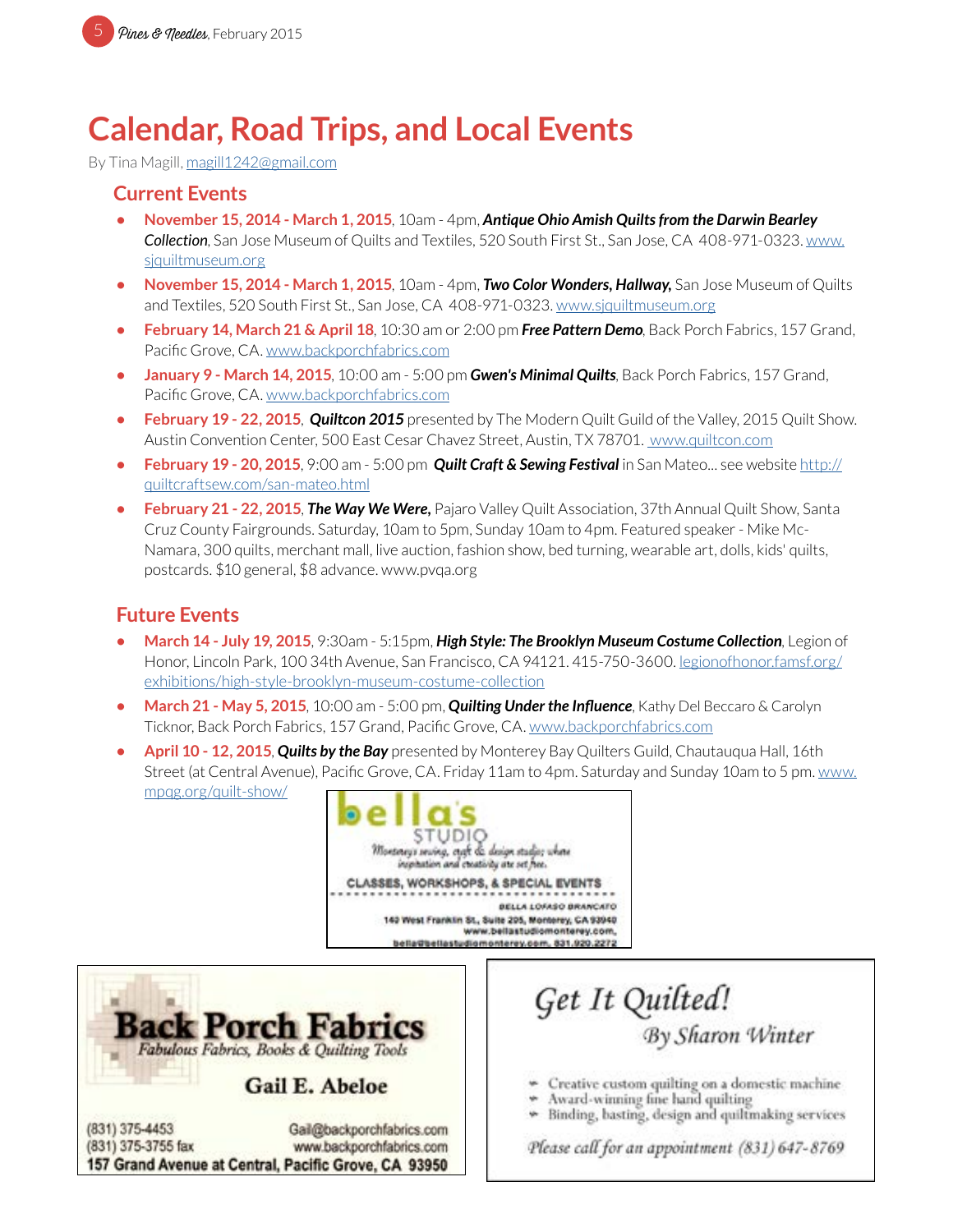|  | <sup>6</sup> Pines & needles, February 2015 |
|--|---------------------------------------------|
|--|---------------------------------------------|

| Preview # |  |  |  |
|-----------|--|--|--|
| judged.   |  |  |  |

# 2015 Entry Form

#### MONTEREY PENINSULA QUILTERS GUILD QUILT SHOW April 10, 11 & 12, 2015

#### **Entry Requirements:**

- This entry must not have been displayed at a previous MPQG quilt show.
- . Please enter as soon as possible. The deadline to return entry forms and pay judging fee is Feb 2, 2015.
- Each entry form must be accompanied by a 4X6 photo of the quilt printed on glossy paper.
- ٠ Mail the forms to: Colleen Johnson, 1580 La Honda Ct, Seaside CA 93955 before the deadline or give them to Colleen at a quilt guild meeting before February 2, 2015.
- If you have questions about the forms, call Colleen at 831-594-5291 (day) or 831-920-1797 (night) .
- No more than 5 quilts per member can be entered in the show (including challenge quilts).
- The Quilt Show Committee will send a letter of acceptance and instructions once all of the entries have been processed.

|                                                                                     | $City:$ $Zip:$ $Zip:$                           |
|-------------------------------------------------------------------------------------|-------------------------------------------------|
|                                                                                     |                                                 |
| Title of Entry: ________                                                            |                                                 |
|                                                                                     |                                                 |
|                                                                                     |                                                 |
|                                                                                     |                                                 |
| Story (any comment of interest to visitors in 75 words or less).                    |                                                 |
|                                                                                     |                                                 |
| Is this entry to be judged?                                                         |                                                 |
| Is this entry a 2014 MPQG Challenge Quilt?                                          | YES NO If YES, complete Judging Form.<br>YES NO |
| Is this entry for sale?<br>Quilt Size (in inches): Height __________ Width ________ | YES NO If YES, enter sale price \$              |

\*Junior under 16 does not need to be a member of the guild.

Note: Although every protection is taken to safeguard your entry, MPQG does not provide property insurance. Please make sure your entry is covered under your homeowners insurance.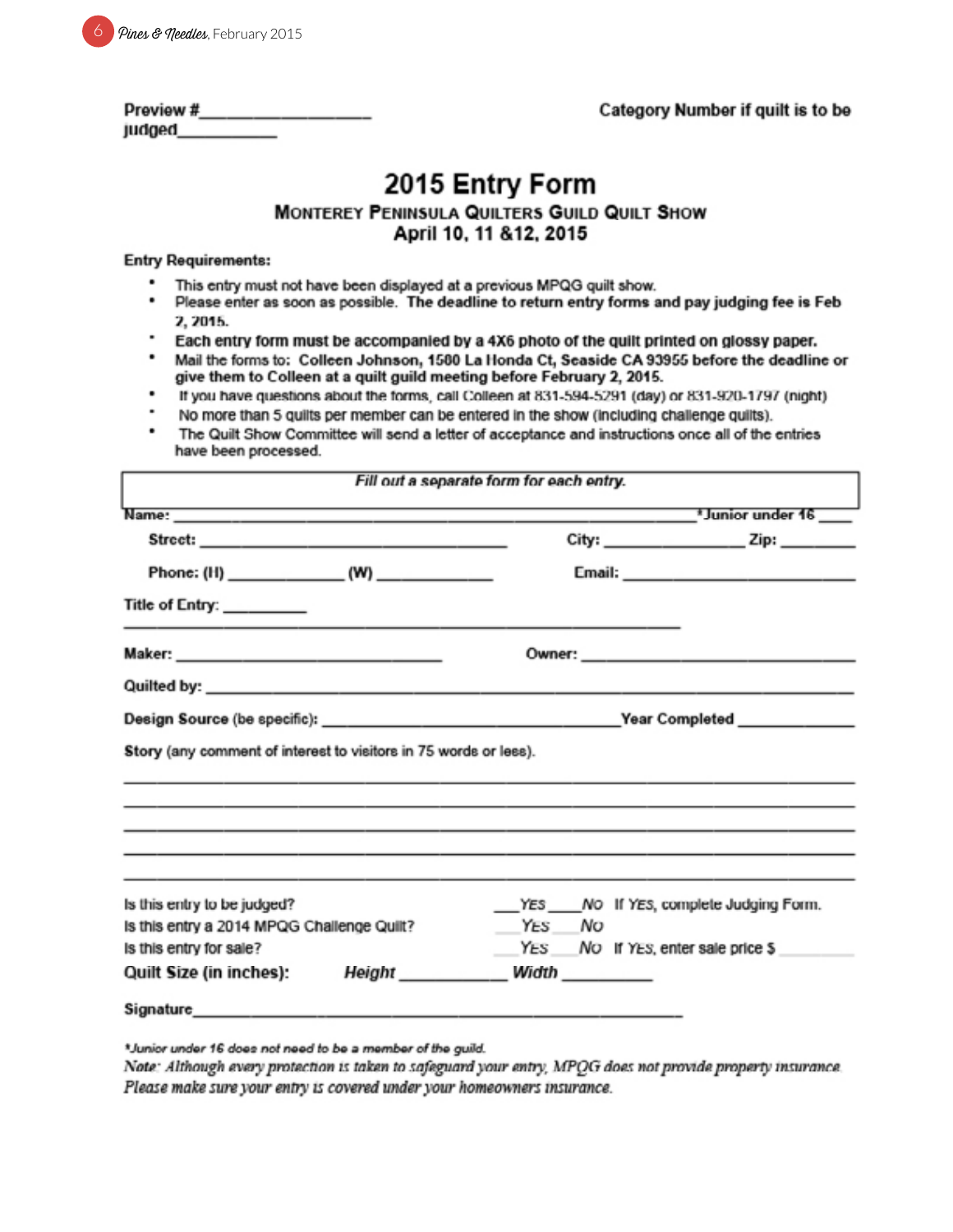| Preview #                                                                                                   |                                                                                                                                                                                                                                                                                                                                                                                                                                                                                                                                                                                                                                                                                                                                                                                                                                                                                                                                                                                                                                                                                                                              |              |                                     |  |
|-------------------------------------------------------------------------------------------------------------|------------------------------------------------------------------------------------------------------------------------------------------------------------------------------------------------------------------------------------------------------------------------------------------------------------------------------------------------------------------------------------------------------------------------------------------------------------------------------------------------------------------------------------------------------------------------------------------------------------------------------------------------------------------------------------------------------------------------------------------------------------------------------------------------------------------------------------------------------------------------------------------------------------------------------------------------------------------------------------------------------------------------------------------------------------------------------------------------------------------------------|--------------|-------------------------------------|--|
| <b>MPQG Judging Application 2015</b>                                                                        |                                                                                                                                                                                                                                                                                                                                                                                                                                                                                                                                                                                                                                                                                                                                                                                                                                                                                                                                                                                                                                                                                                                              |              |                                     |  |
|                                                                                                             |                                                                                                                                                                                                                                                                                                                                                                                                                                                                                                                                                                                                                                                                                                                                                                                                                                                                                                                                                                                                                                                                                                                              |              |                                     |  |
|                                                                                                             | Title of Entry:                                                                                                                                                                                                                                                                                                                                                                                                                                                                                                                                                                                                                                                                                                                                                                                                                                                                                                                                                                                                                                                                                                              |              |                                     |  |
|                                                                                                             | Information: Helen Egerton (831) 649-1680 or email: hmegerton@gmail.com                                                                                                                                                                                                                                                                                                                                                                                                                                                                                                                                                                                                                                                                                                                                                                                                                                                                                                                                                                                                                                                      |              |                                     |  |
| <b>Entry Requirements:</b><br>٠<br>٠<br>٠<br>٠<br>٠<br>٠<br>Please List Specific Design Source:<br>Original | Each member may enter a total of 3 items to be judged including challenge quilts<br>Entries made from a kit (pattern and fabric packaged together) will not be judged.<br>All entries must have been completed within the past three years.<br>Maker of entry must be a member of the MPOG as of Feb 1, 2015.<br>Quilt entries must have 3 layers and be hand quilted or machine quilted or tied.<br>Entry must not have been displayed in a MPQG Quilt Show in the past.<br>A judging fee of \$7.00 per quilt must accompany entry.<br>A judging fee of \$10.00 per quilt must accompany professional entries.<br>the special company of the support of the sub-                                                                                                                                                                                                                                                                                                                                                                                                                                                            | Dook/Pattern |                                     |  |
|                                                                                                             |                                                                                                                                                                                                                                                                                                                                                                                                                                                                                                                                                                                                                                                                                                                                                                                                                                                                                                                                                                                                                                                                                                                              | Other        |                                     |  |
|                                                                                                             | Please Check One Category Only:                                                                                                                                                                                                                                                                                                                                                                                                                                                                                                                                                                                                                                                                                                                                                                                                                                                                                                                                                                                                                                                                                              |              |                                     |  |
| 5.<br><b>Mixed Techniques</b><br><b>Group Quilts (all sizcs)</b><br><b>Innovative Quilts (all sizes)</b>    | Large Quilts - Total perimeter: 220 inches OR MORE<br>1. ____ Traditional (pieced or appliquéd) hand quilted<br>2. ____ Traditional (picced or appliquéd) machine quilted<br>3. ____ *Top by One, Quilted by Another" (note: name of quilter must be on entry form)<br>Small Quilts - Total perimeter: 219 inches OR LESS<br>4. Traditional (pieced or appliquéd) hand quilted<br>Traditional (pieced or appliquéd) machine quilted<br>Mixed techniques (e.g. appliquéd and pieced, both hand and machine quilted or tied)<br>8._____ Group Quilt (Top completed by 2 or more quilters)<br>9. Adapted from a traditional design or nontraditional pattern. See note below.<br>Art Quilts – Completely original design meant to be hung as a work of art<br>10. Small - Total perimeter 159 inches or less<br>Large - Total perimeter 160 inches or more<br>Professional Quilts *Professional is defined as someone who has earned more than a \$1000 in the last year from teaching<br>quilting for a fee, publishing books on quilting, designing and stitching quilts, been a quilt show judge or winning monetary awards. |              |                                     |  |
| 12.<br>13.<br>14.<br>Notes:<br><b>Iraditional:</b><br>Innovative:<br>Ribbons:                               | Traditional designs<br>Innovative designs<br>Art Quilts<br>Based on a traditional design<br>Adapted from a traditional design but must be significantly altered by innovative use of design.<br>fabric, color, etc.<br>Ribbons MAY be awarded at the discretion of the judges.<br>Honorable Mention - awarded at the discretion of the judges<br>Best of Show Nonprofessional - 1 ribbon<br>Judges Choice - 1 ribbon per judge                                                                                                                                                                                                                                                                                                                                                                                                                                                                                                                                                                                                                                                                                               |              | Best of Show Professional - 1 nbbon |  |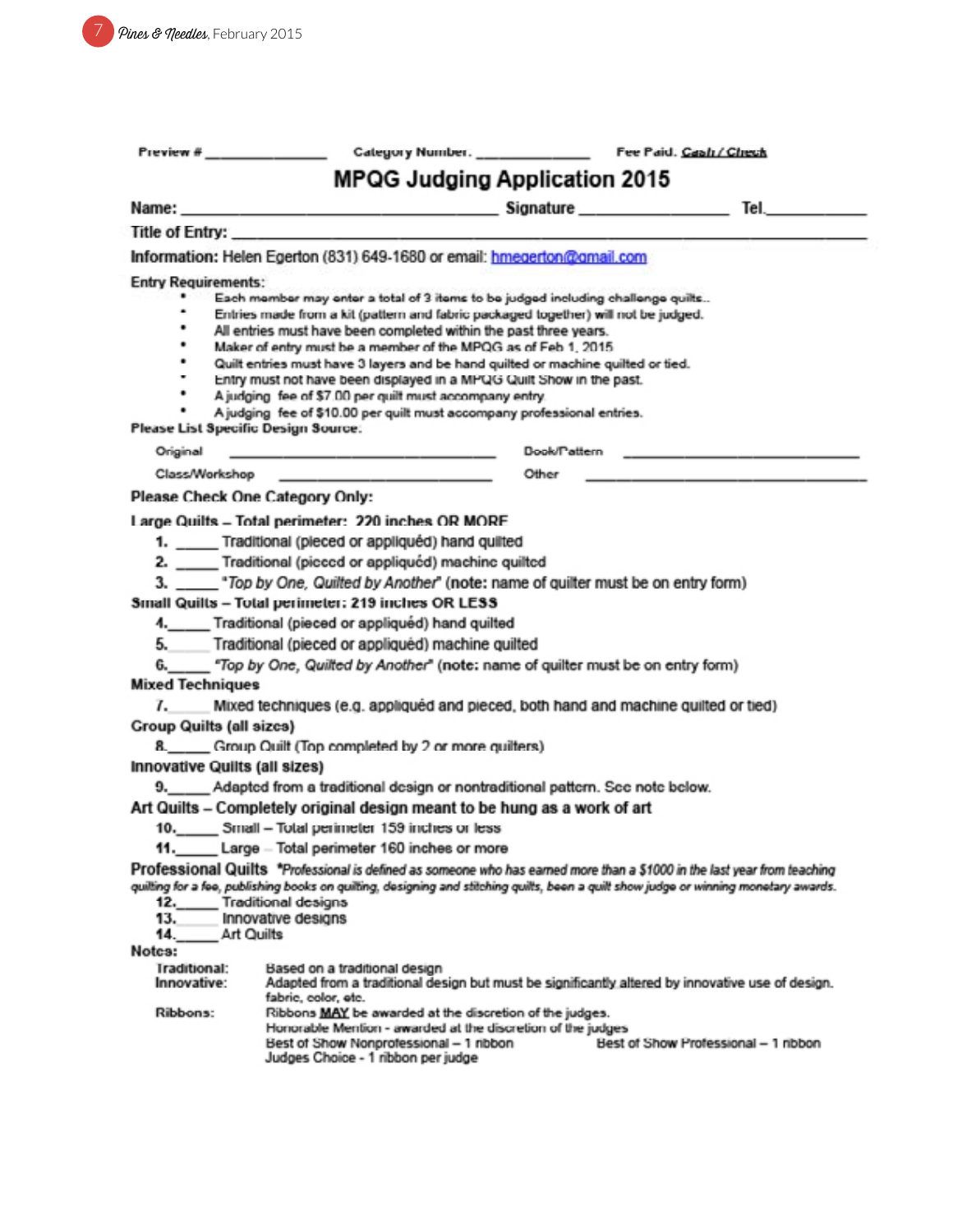

# **Board Projects**

#### *February 2015*

- Meeting: Lecture
- Distribute materials for Raffle Quilt blocks
- Call for entries, Quilt Show
- Quilt Show entry deadline: February 2
- Updates and announcements to Communications the 10th of month.

# **Mini Quilts for the Raffle**

By Tina Magill, [magill1242@gmail.com](mailto:magill1242%40gmail.com?subject=MPQG%20Calendar)

IT'S TIME......to start thinking about a mini quilt for the raffle at the Quilt Show.

Again this year, we will have a mini quilt raffle and we need your quilt!

The 'rules' are almost the same: size small (tiny to up to 30" square), any subject, technique, theme, etc (Roosters seem to be very popular!). AND, new this year, we will require a label (way too many folks asked who made the quilt and often ticket sellers had no idea)...nothing fancy, even just a signature on the front.

### **Board Minutes**

By Nora Deans nora.deans@gmail.com

The MPQG Secretary, Nora Deans, takes and prepares the minutes from the monthly board meetings.

These minutes are posted on the MPQG website in the members only area. October 2014 and revised September were recently added. Read them here:

[www.mpqg.org/business/board/](http://www.mpqg.org/business/board/)



# Monterey Peninsula Quilters Guild

Quilting & Community on the Central Coast of California **[www.mpqg.org](http://www.mpqg.org)**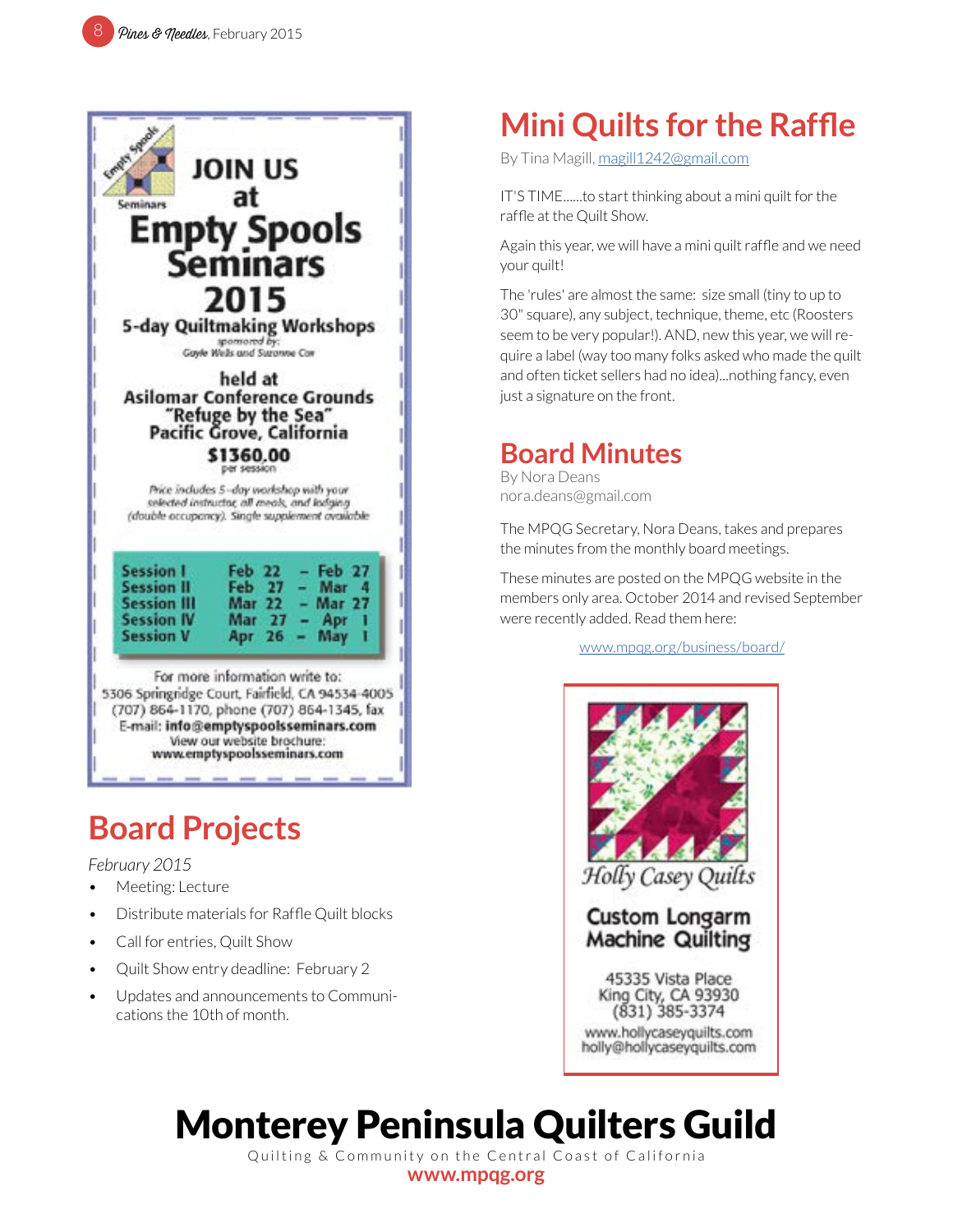| Monterey Peninsula Quilters Guild<br><b>Workshop Reservation</b>                                                                             |                                                                                                                                                                                                         |                     | <b>Members</b>       | Non-<br>Members* |       |
|----------------------------------------------------------------------------------------------------------------------------------------------|---------------------------------------------------------------------------------------------------------------------------------------------------------------------------------------------------------|---------------------|----------------------|------------------|-------|
| $\square$ Saturday                                                                                                                           | February 21, 2015                                                                                                                                                                                       | <b>Gwen Marston</b> | <b>Small Studies</b> | \$50             | \$60  |
| $\square$ Saturday<br>& Sunday                                                                                                               | May 2 & 3, 2015                                                                                                                                                                                         | Mary Lou<br>Weidman | <b>TBA</b>           | \$100            | \$120 |
| $\square$ Saturday<br>& Sunday                                                                                                               | June 6 & 7, 2015                                                                                                                                                                                        | Valerie<br>Goodwin  | <b>TBA</b>           | \$100            | \$120 |
| Name:                                                                                                                                        |                                                                                                                                                                                                         |                     |                      |                  |       |
| Address:                                                                                                                                     |                                                                                                                                                                                                         |                     |                      |                  |       |
| Telephone:                                                                                                                                   |                                                                                                                                                                                                         |                     |                      |                  |       |
| Email:                                                                                                                                       |                                                                                                                                                                                                         |                     |                      |                  |       |
| $\times$                                                                                                                                     | × × × × × × × × wthere × × × × × × × × × ×                                                                                                                                                              |                     |                      |                  |       |
| For your<br>records:                                                                                                                         | You are registered for:<br>$\Box$ Saturday February 21, 2015 with Gwen Marston<br>□ Saturday and Sunday, May 2 & 3 with Mary Lou Weidman<br>$\Box$ Saturday and Sunday, June 6 & 7 with Valerie Goodwin |                     |                      |                  |       |
| Send to:                                                                                                                                     | Make check payable to MPQG. Send to:<br>Gail Abeloe, Attn: MPQG Workshop, 157 Grand Avenue, Pacific Grove, CA 93950                                                                                     |                     |                      |                  |       |
| Questions?                                                                                                                                   | Gail Abeloe at Back Porch Fabrics 831-375-4453                                                                                                                                                          |                     |                      |                  |       |
| Time:                                                                                                                                        | Doors open at 9:30 a.m. Workshop is 10:00 a.m. to 4:00 p.m.                                                                                                                                             |                     |                      |                  |       |
| Note:                                                                                                                                        | Reservations are secured when payment is received. To cancel and receive a<br>refund, cancellation must be made at least 7 days in advance.                                                             |                     |                      |                  |       |
| Available at general meetings, on website at<br>Supply<br>List:<br>www.mpgg.org/news/category/workshops/ or call Gail Abeloe at 831-375-4453 |                                                                                                                                                                                                         |                     |                      |                  |       |
| Location:                                                                                                                                    | Health and Fitness Room at the Sally Griffin Center, 700 Jewel Avenue, Pacific<br>Grove, CA 93950                                                                                                       |                     |                      |                  |       |
| Food:                                                                                                                                        | Plan on bringing your lunch, snacks, and beverages                                                                                                                                                      |                     |                      |                  |       |
| *Non-Member registration is accepted 30 days prior to the workshop                                                                           |                                                                                                                                                                                                         |                     |                      |                  |       |